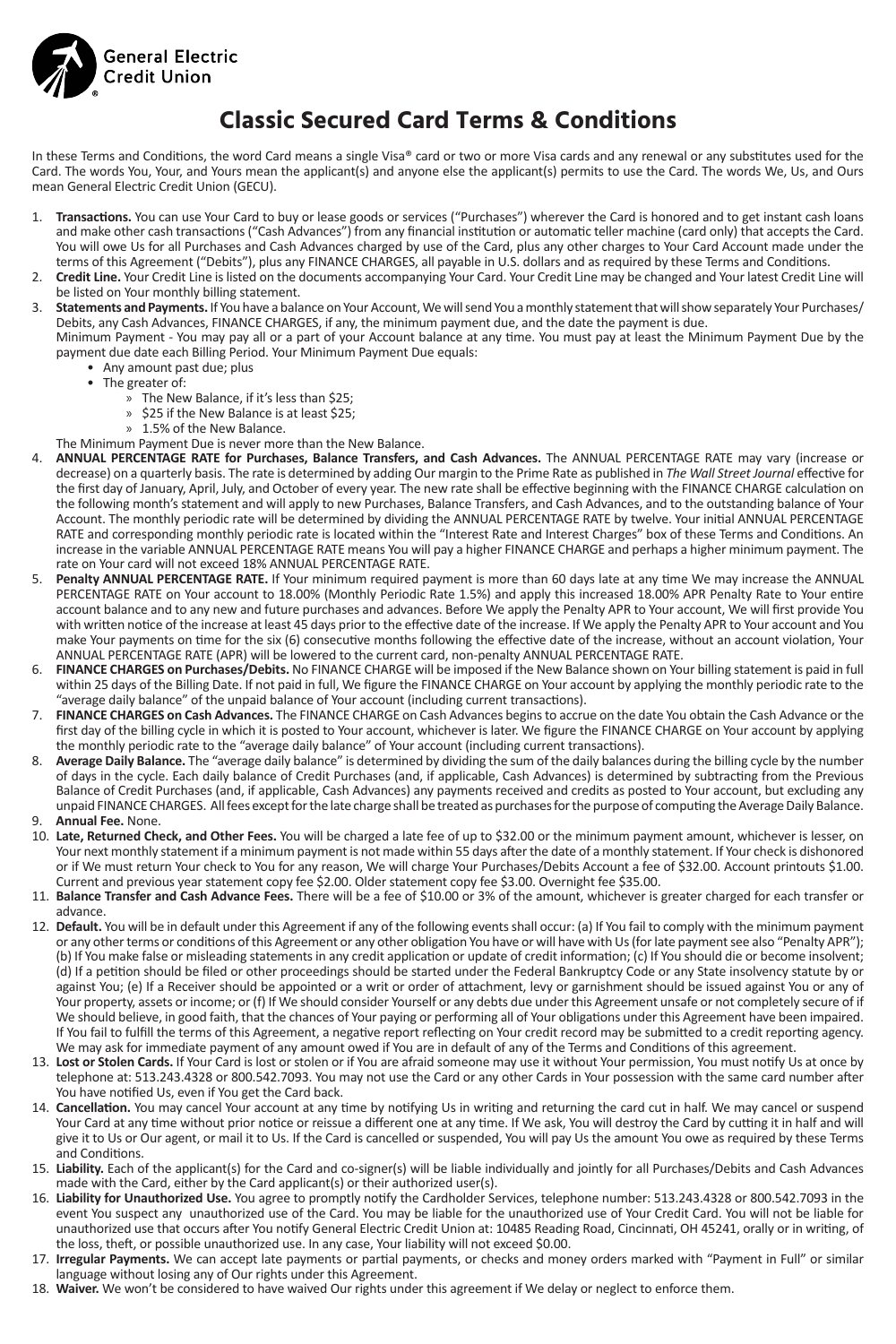- 19. **Amendment.** Subject to applicable state and federal laws and regulations and with such prior notice, if any, as may be required by laws or regulations, We may change any Terms and Conditions at any time and such changes, at Our option, will apply to new Purchases/Debits and Cash Advances.
- 20. **Law.** Your Account and these Terms and Conditions will be governed by the laws of the State of Ohio and applicable federal laws. 21. **Security Interest.** You grant to Us a purchase money security interest under the Uniform Commercial Code in any goods You purchase through the use of the account. If You default, We shall have the right to recover any of the goods which have not been paid for through the application of Your payments. Any collateral securing other loans currently with or hereafter arising with Us may also secure any amount due on this account.
- 22. **Statutory lien on Your account.** If You are in default on a financial obligation to Us or fail to satisfy a financial obligation to Us, federal law permits Us to apply the balance of any deposits or dividends held with us, in Your account(s) at the time of default to satisfy Your obligation. Once You are in default, We may exercise this right without further notice to You. If Your account is jointly owned, and the joint owner(s) is indebted to Us, We may use the balance of any deposits or dividends held with us, in Your account(s), to pay the debt of the joint owner. This statutory lien does not apply to IRAs or other tax-deferred retirement accounts.
- 23. **Legal Activity.** Any financial service provided by the Credit Union may be used for any transaction permitted by law. You agree that illegal use of any financial service will be deemed an action of default and/or breach of contract and such service and/or other related services may be terminated at the Credit Union's discretion. You further agree, should illegal use occur, to waive the right to sue the Credit Union for such illegal activity directly or indirectly related to it. You also agree to indemnify and hold the Credit Union harmless from any suits or other legal action or liability, directly or indirectly, resulting from such illegal use.
- 24. **Foreign Transaction Fee.** Purchase and cash advances made in foreign countries and foreign currencies will be billed to You in U.S. dollars. The conversion rate to U.S. dollars will be determined in accordance with the operating regulations established by Visa USA. Currently the currency conversion rate used to determine the transaction amount in U.S. dollars is either a government mandated rate or the wholesale market rate in effect one day prior to the transaction processing date, increased by one and a half percent. The currency conversion rate used on the processing date may differ from the rate that would have been used on the purchase date or cardholder statement posting date.
- 25. **Military Lending Act.** Federal law provides important protections to members of the Armed Forces and their dependents relating to extensions of consumer credit. In general, the cost of consumer credit to a member of the Armed Forces and his or her dependent may not exceed an annual percentage rate of 36 percent. This rate must include, as applicable to the credit transaction or account: The costs associated with credit insurance premiums; fees for ancillary products sold in connection with the credit transaction; any application fee charged (other than certain application fees for specified credit transactions or accounts); and any participation fee charged (other than certain participation fees for a credit card account). If you would like an explanation of your payment obligation, please contact a Consumer Loan Officer at: 800.542.7093.

## **Your Billing Rights-Keep This Notice for Future Use**

This notice contains important information about Your rights and our responsibilities under the Fair Credit Billing Act.

#### *Notify Us in Case of Errors or Questions About Your Bill*

If You think Your bill is wrong, or if You need more information about a transaction on Your bill, write Us on a separate sheet at the address listed on Your bill. Write to Us as soon as possible. We must hear from You no later than 60 days after We sent You the first bill on which the error or problem appeared. You can telephone Us, but doing so will not preserve Your rights.

- In Your letter, give Us the following information:
	- 1. Your name and account number. 2. The dollar amount of the suspected error.
	- 3. Describe the error and explain, if You can, why You believe there is an error. If You need more information, describe the item You are not sure about.

If You have authorized Us to pay Your credit card bill automatically from Your savings or checking account, You can stop the payment on any amount You think is wrong. To stop the payment Your letter must reach Us three business days before the automatic payment is scheduled to occur.

### *Your Rights and Our Responsibilities After We Receive Your Written Notice*

We must acknowledge Your letter within 30 days, unless We have corrected the error by then. Within 90 days, We must either correct the error or explain why We believe the bill was correct. After We receive Your letter, We cannot try to collect any amount You question, or report You as delinquent. We can continue to bill You for the amount You question, including finance charges, and We can apply any unpaid amount against Your credit limit. You do not have to pay any questioned amount while We are investigating, but You are still obligated to pay the parts of Your bill that are not in question. If We find that We made a mistake on Your bill, You will not have to pay finance charges related to any questioned amount. If We didn't make a mistake, You may have to pay finances charges, and You will have to make up any missed payments on the questioned amount. In either case, We will send You a statement of the amount You owe and the date that it is due. If You fail to pay the amount that We think You owe, We may report You as delinquent. However, if Our explanation does not satisfy You and You write to Us within ten days telling Us that You still refuse to pay, We must tell anyone We report You to that You have a question about Your bill. And, We must tell You the name of anyone We reported You to. We must tell anyone We report You to that the matter has been settled between Us when it finally is. If We don't follow these rules, We can't collect the first \$50 of the questioned amount, even if Your bill was correct.

#### *Your Rights If You Are Dissatisfied With Your Credit Card Purchases*

If You are dissatisfied with the goods or services that You have purchased with Your credit card, and You have tried in good faith to correct the problem with the merchant, You may have the right not to pay the remaining amount due on the purchase.

To use this right, all of the following must be true:

- 1. The purchase must have been made in Your home state or within 100 miles of Your current mailing address, and the purchase price must have been more than \$50. (Note: Neither of these are necessary if Your purchase was based on an advertisement We mailed to You, or if We own the company that sold You the goods or services.)
- 2. You must have used Your credit card for the purchase. Purchases made with cash advances from an ATM or with a check that accesses Your credit card account do not qualify.
- 3. You must not yet have fully paid for the purchase.

If all of the criteria above are met and You are still dissatisfied with the purchase, contact Us in writing at the address shown on Your statement. While We investigate, the same rules apply to the disputed amount as discussed above. After We finish Our investigation, We will tell You Our decision. At that point, if We think You owe an amount and You do not pay, We may report You as delinquent.

**The Federal Equal Credit Opportunity Act prohibits creditors from discriminating against credit applicants on the basis of race, color, religion, national origin, sex, marital status, age (provided the applicant has the capacity to enter into a binding contract); because all or part of the applicant's income derives from any public assistance program; or because the applicant has in good faith exercised any right under the Consumer Credit Protection Act. The federal agency that administers compliance with this law concerning this creditor is the National Credit Union Administration, 7000 Central Parkway, Suite 1600, Atlanta, GA 30328. The Ohio, Kentucky, and Indiana Laws against discrimination require that all creditors make credit equally available to all credit worthy customers, and that credit reporting agencies maintain separate credit histories on each individual upon request. The Ohio, Kentucky, and Indiana Civil Rights Commissions administer compliance with this law. California Residents:** Applicants 1) may, after credit approval, use the credit card account up to its credit limit; 2) may be liable for amounts extended under the plan to any joint applicant. As required by law, You are hereby notified that a negative credit report reflecting on Your credit record may be submitted to a credit reporting agency if You fail to fulfill the terms of Your credit obligations. **New York and Vermont Residents:** GECU may obtain at any time Your credit reports, for any legitimate purpose associated with the account or the application or request for an account, including but not limited to reviewing, modifying, renewing and collecting on Your account. On Your request, You will be informed if such a report was ordered. If so, You will be given the name and address of the consumer reporting agency furnishing the report. New York residents may contact the New York State Banking Department (1-800-518-8866) for a comparative list of credit card rates, fees and grace periods. **Married Wisconsin Residents:** No provision of any marital property agreement, unilateral statement, or court order applying to marital property will adversely affect a creditor's interests unless prior to the time credit is granted, the creditor is furnished with a copy of the agreement, statement or court order, or has actual knowledge of the provision.